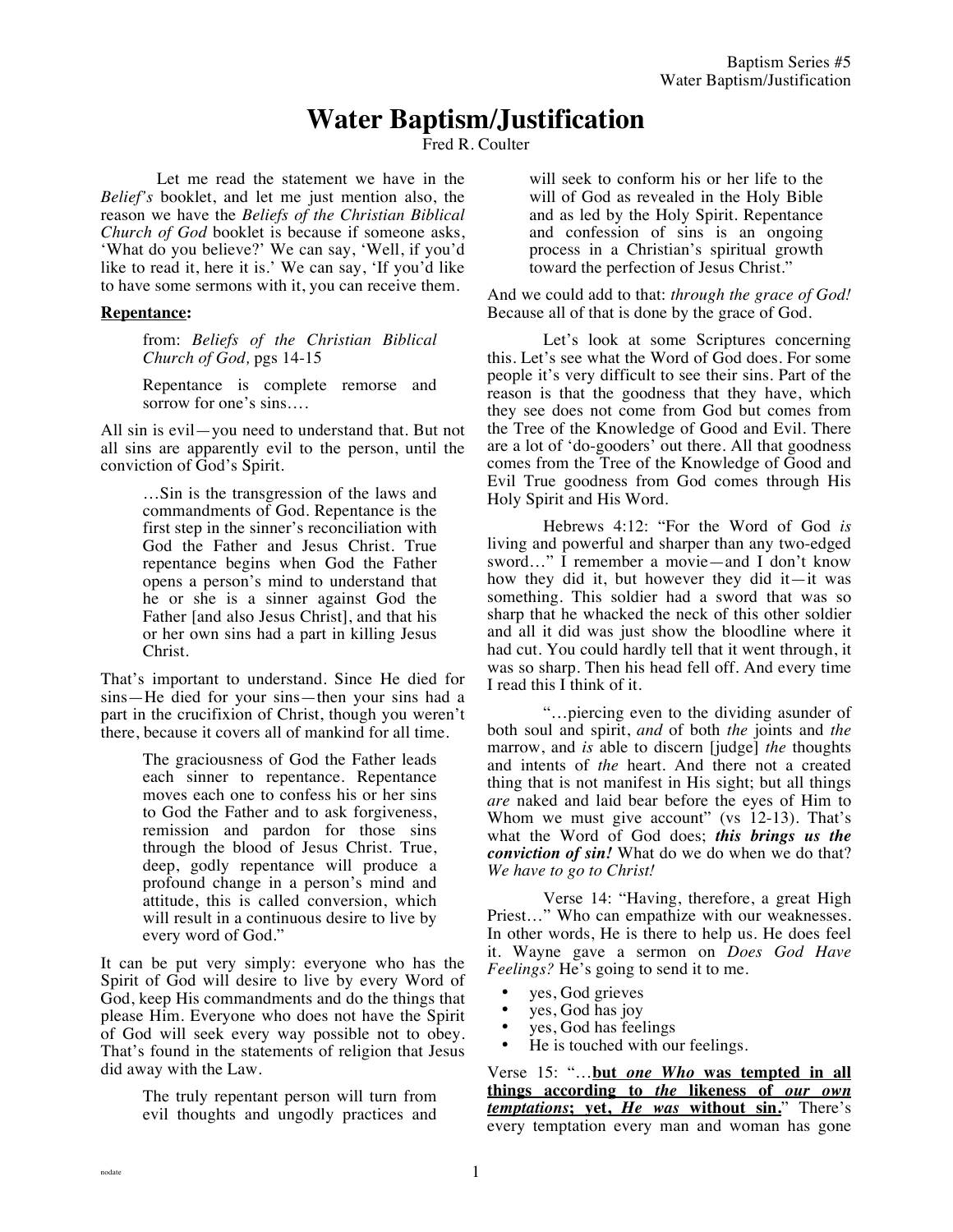## through. *God knows!*

Verse 16: "Therefore, we should come with boldness to the throne of grace, so that we may receive mercy and find grace to help in time of need." That's the way out of the dilemma of human nature.

Remember the parable of the Pharisee and the publican. The Pharisee couldn't understand his own nature, because he came to God and he said, 'God'—as he prayed to himself, he wasn't praying to God; he said—'I thank You I'm not like other men. I'm not an adulterer, an extortioner,' add anything you want in there. Of course, none of those things God wants you to be. I mean, He *expects* you not to do those things.

Then the Pharisee went on to say: 'I tithe of everything I possess. Thank You that I'm not like this publican down here.' The publican was a taxcollector. Today they work for Uncle Iris [IRS]. And the publican down there, beating on his chest, crying out to God, saying, 'Be merciful to me, a sinner.' Jesus said, 'I tell you, that man went down to his house justified rather than the other.'

The Pharisee couldn't see that the goodness he was doing was required of God. But in the attitude that he had, it was really a sinful attitude. John wrote that if you 'hate your brother whom you can see how can you love God Whom you cannot see.' That's exactly what he was doing. Where was he doing it? *Right in the temple of God!* It's amazing what human beings do—isn't it?

Jeremiah 17:5: "Thus says the LORD, 'Cursed *is* the man who trusts in man, and makes flesh his arm, and whose heart departs from the LORD." That's why Christ is the Head of the Church. *We're to follow no man!* God provides teachers and elders, but He also wants all the disciples—all the brethren—to become 'as the teacher.' And the ultimate Teacher is Christ! So, we have a long way to go.

Verse 6: "For he shall be like a shrub in the desert, and shall not see when good comes. But he shall inhabit the parched places in the wilderness, *in* a salt land that is not inhabited…. [on the other hand]: …Blessed *is* the man who trusts in the LORD, and whose hope is the LORD" (vs 6-7). Lo and behold, that's New Testament doctrine! What do suppose New Testament doctrine is doing in the Old Testament? *It's all the Word of God, that's what it is!* 

Verse 8: "For he shall be like a tree planted by the waters; *it* sends out its roots by the river, and *it* shall not fear when the heat comes, but its foliage shall be green; and he is not worried [careful] in the year of drought, nor will it cease from yielding fruit." Always growing, always bearing fruit.

Here's the way every human heart is, and this is the point we all have to come to in *repentance*—it's a progressive thing. After we're baptized and receive the Holy Spirit of God, then we progressively see how despicable our own human nature truly is. And I say 'ours' because I'm including mine. My human nature is no different than your human nature. I have to war and struggle to overcome like you have to war and struggle and overcome. Christ knows that, but His grace is sufficient

- to help us
- to teach us
- to lead us
- to forgive us

—and all of that's part of the process of repentance.

Verse 9: "The heart *is* deceitful above all things, and desperately wicked; who can know it? I the LORD search the heart, *I* try the reins, even to give to each man according to his ways, according to the fruit of his doings" (vs 9-10). God is there!

That's all a part of *repentance*. This you do to God personally. It's not a public thing that you do; you do this *personally*. As Jesus said, you 'go into your closet'—that means a quiet, private place. I know when I first read that I went into my closet and about suffocated. I soon figured out that if I was in a quiet, private place I could kneel down and pray to God. This is between you and God. *You're not to confess your sins to any man!*

And besides, God knows this. That's why He doesn't require you to confess sins to a priest; that I doubt that there is anyone who confesses sins to the priest that really tells *all the truth!* They want to admit only as much as they need to admit so they will feel good and then they can do their laps on the beads. But when you come before God alone in repentance, it's between you and God. You can bear your soul to God; you can be truthful to Him. After all *He knows*—doesn't He? If He knows all the hair on your head then He knows every thought that you have. That's why we need repentance.

Let's look and see what we are to do when we come to this point of repentance. Let's see who is responsible for that, and this is what's so important:

John 6:44: "No one can come to Me unless the Father, Who sent Me, draws him; and I will raise him up at the last day." God the Father has to deal in your life to draw you. Stop and think about it for a minute! What a fantastic, absolute blessing that is, that God the Father, *Who is the Sovereign of heaven and earth,* sends His Spirit to be with you to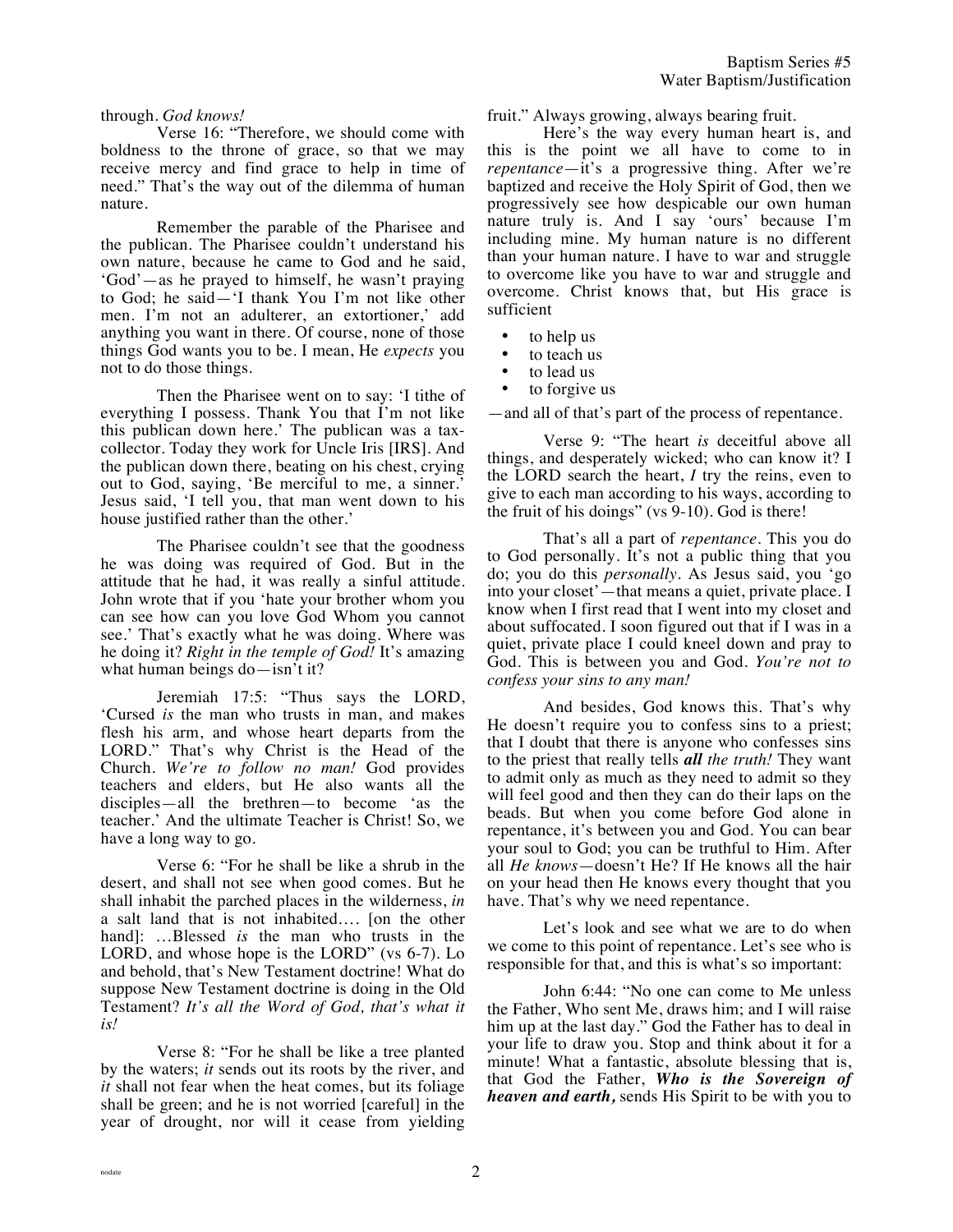deal in your life, to draw Him to you. *You have to be willing!* He brings you to Christ.

Verse 45: "It is written in the prophets, 'And they shall all be taught by God.'…." That's what God is doing by leading you to repentance, *He is teaching you!* That's what God is doing when you study His Word, *He's teaching you!* If you're reading the Bible now with *different* eyes than you had in the past—because God is opening your mind to understanding—*it is God the Father Who is doing it!*

"…Therefore, everyone who has heard… [implies *has responded*] …from the Father, and has learned, comes to Me" (v 45).

In John 14 Jesus makes another statement, because now is not the time that God is saving the world. God is not using the President to save the world. *He's going to use Christ!* He is using Christ now for the firstfruits.

John 14:6: "Jesus said to him, "I am **the Way**, and **the Truth**, and **the Life**; no one comes to the Father except through Me." So, both of Them agree; but what do They look for? *They look for someone who is willing to repent!* You can seek after God, but you have to seek Him *in Spirit and in Truth.* Which means: if you don't seek God in Truth, you're not going to find the true God. That's why there's so many varieties of religions that God never originated.

Let's see what else God does for us. God the Father is the One Who *intervenes* in your life. He's intervened in all of our lives. I can look back and I can remember the time—hindsight is better than foresight; it's always 20/20—when God began dealing with me and it had nothing to do with religion, but it had to do with a challenge of the professor who said, 'If you believe the Bible and believe in God there's the door you can get out of this classroom.' That just really upset me; not that I was a church-goer or believer. I wasn't a nonbeliever, I wasn't a believer, but that really set me off and I can look back at that time. I also remember when God did lead me to repentance and I was driving down to Pasadena to be baptized. I remember the exact place on Highway 99 that I was crying and weeping and repenting as I was driving. All of you can look back and see and remember that point. Since it's God the Father that is dealing in your life, this will help you understand:

Romans 2:4: "Or do you despise the riches of His kindness and forbearance and long-suffering, not knowing that **the graciousness of God leads you to repentance**?" That's how we come to repentance. We see ourselves for what we are. We realize we're helpless; we realize that we need God's help. Of course, the truth is, we remain helpless even

after that, because now we are going to depend upon God.

Let's see the process of repentance, 1-John 1:7: "However, if we walk in the Light… [Christ is the Light, and He gives us that Light] …as He is in the light, *then* we have fellowship with one another, and the blood of Jesus Christ, His own Son, cleanses us from all sin." This is talking about those who have already repented and have been baptized and received the Holy Spirit of God—they need ongoing cleansing of sin every day. That's why the model prayer is: 'Forgive us our sins as we forgive those who trespass against us.' And that's a daily prayer.

Verse 8: "If we say that we do not have sin, we are deceiving ourselves, and the Truth is not in us. If we confess our own sins… [we confess them to Christ] …He is faithful and righteous, to forgive us our sins, and **to cleanse us from all unrighteousness**" (vs 8-9). That's the operation of grace continually in our lives. That's how we confess our sins in repentance.

Let's see the next step. There are Scriptures that you can read in the *Belief's* booklet. We'll end this review of repentance and then we'll get into baptism, because they go together just like a handin-glove and nut and bolt. That is why it is so deceitful of the religionists who say: 'Put your hand on the radio or television and receive the Lord.' There are many sincere people who do that; especially if they're convicted of sin, they do that. But you *must* be baptized—*by full water immersion*—because it is a burial *into the death of Christ*.

Acts 2:36—after they heard the sermon, here's the conclusion of the sermon: "Therefore, let all *the* house of Israel know with full assurance that God has made this *same* Jesus, Whom you crucified, both Lord and Christ." This is the Scripture that tells us that *we* have had our part in crucifying Christ.

Verse 37: "Now after hearing *this*, they were cut to the heart…" Who led them to that repentance? *God the Father did!* On the day of Pentecost, when the Holy Spirit was sent. The Holy Spirit, being the power of God, worked in their lives.

"…Then Peter said to them, 'Repent and be baptized each one of you in the name of Jesus Christ for *the* remission of sins, and you yourselves shall receive the gift of the Holy Spirit" (vs 37-38). When we get to the section on *justification* you will understand even a little more about that.

# **Water Baptism:**

from: *Beliefs of the Christian Biblical Church of God*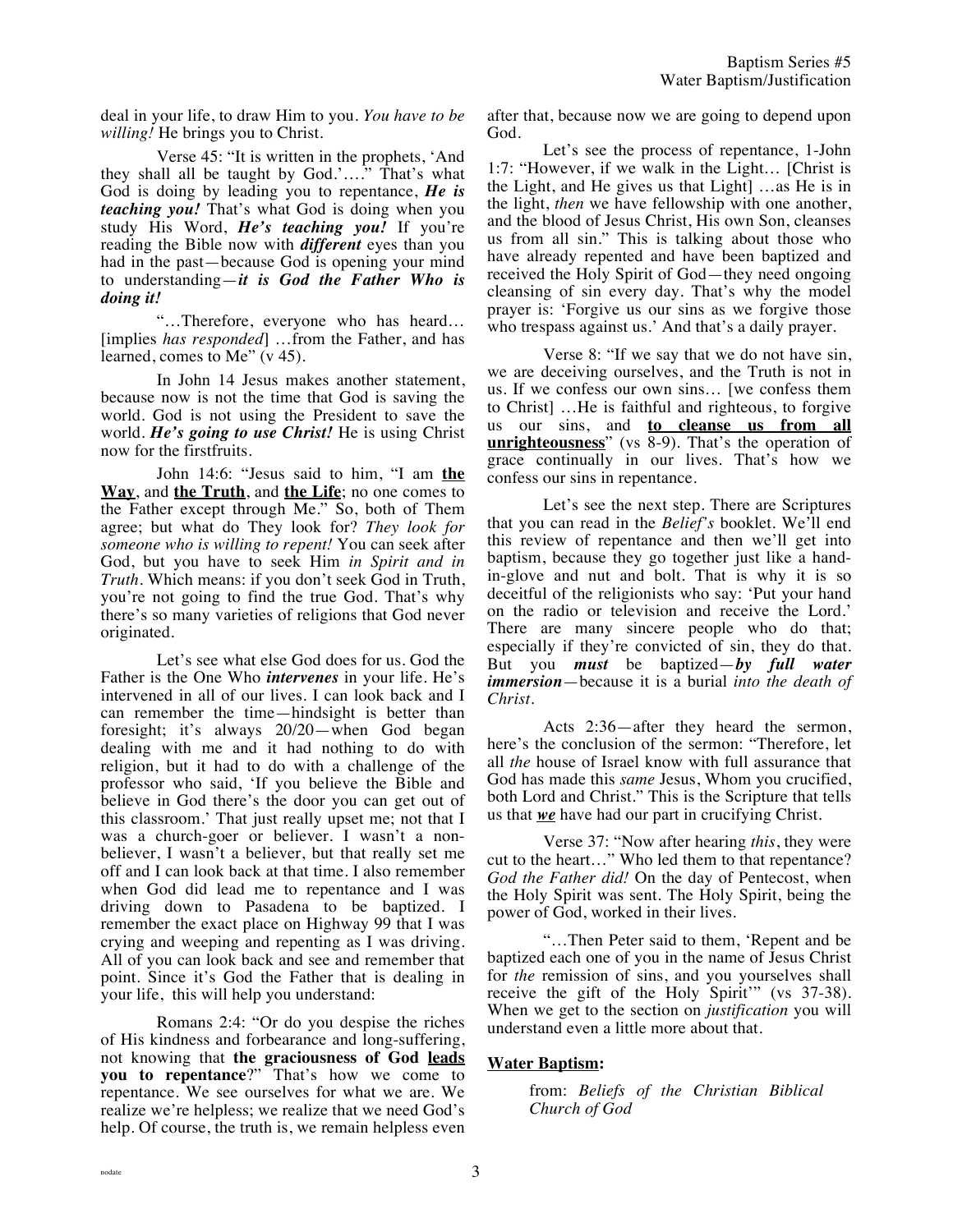Upon genuine, Godly repentance…

There is a *sorrow of the world*, and the sorrow of the world is *not repentance to God!* That's why it's upon *true, Godly repentance!*

> …and acceptance of Jesus Christ as personal Savior, the believer must be baptized by complete immersion in water for the remission of his or her sins. Water baptism symbolizes the death and burial of each repentant believer—[which is] a spiritual conjoining into the death of Jesus Christ….

Remember: the death of Jesus Christ was a *covenant*  death. When you are baptized and put into that watery grave, you have joined in the covenant death with Christ.

> …Through this baptismal death, the believer becomes a partaker of the crucifixion and death of Jesus Christ, and His blood is applied as full payment for his or her sins….

Then from that time forward is available through grace as a propitiation for our sins.

> …Rising up out of the water is symbolic of being conjoined into the resurrection of Jesus Christ. When the believer comes up out of the watery grave of baptism, he or she rises to [walk in] newness of life [which is the way of the Lord]. In order to become a new person, each baptized believer must be begotten with the Holy Spirit through the laying on of hands. The believer is then led by the Holy Spirit to walk in loving obedience to God the Father and faith in Jesus Christ.

Let's, look at the meaning of baptism. This baptism does something for us, which is very powerful, which nothing else can do. It doesn't remove entirely the carnal nature that we have, but it does something to our mind. This is *by the operation of baptism.* 

Colossians 2:10: "And you are complete in Him, Who is the Head of all principality and power In Whom you have also been circumcised with *the* circumcision not made by hands, in putting off the body of the sins of the flesh by the circumcision of Christ" (vs 10-11). The circumcision of Christ is the *receiving of the Holy Spirit.* And the receiving of the Holy Spirit is the *earnest or God's pledge or down payment* until the time of the purchase of the redemption which then is at the resurrection. That is the circumcision of the heart.

Verse 12: "Having been **buried with him in baptism**… [that's how it's accomplished] …**Having**  **been buried with Him in baptism,** by which you have also been raised with *Him* through the inner working of God, Who raised Him from the dead. For you, who were *once* dead in *your* sins and in the uncircumcision of your flesh, He has *now* made alive with Him**, having forgiven all your trespasses**" (vs 12-13). {note sermon series on Colossians}

Let's see what this circumcision is. Under the Old Covenant only the males were<br>circumcisized. In the New Covenant the circumcisized. In the New Covenant the circumcision of Christ, *with the heart and the mind,* is for both men and women. Paul explains that it has to be *in the Spirit.*

Romans 2:28: "For he is not a Jew who *is one* outwardly, neither *is* that circumcision which *is* external in *the* flesh; Rather, he *is* a Jew who *is one* inwardly…" (vs 28-29). This refers to Jesus, not that you become a Jew, as Jews are today, because Christ is to dwell in you and Christ was a Jew, and so this has to refer to Christ in you.

"…and circumcision *is* of *the* heart, in *the* spirit *and* not in *the* letter; whose praise *is* not from men but from God" (v 29). This is what baptism does for you. We'll see the whole operation put together. This is what becomes very important.

Romans 6:1: "What then shall we say? Shall we continue in sin, so that grace may abound?" Remember the quote that I put in *A Harmony of the Gospels* in the section on the Sermon on the Mount from Martin Luther?

> "Be a sinner, and let your sins be strong, but let your faith in Christ be stronger, and rejoice in Christ Who is the victor over sin, death, and the world. We will commit sins while we are here, for this life is not a place where righteousness can exist….No sin can separate us from Him, even if we were to kill or commit adultery a thousand times each day."

That's a *false* grace, brethren. And unfortunately, that's one of the foundations of Protestantism.

Paul says, v 1: "What then shall we say? Shall we continue in sin, so that grace may abound? [**God forbid**] MAY IT NEVER BE! We who died to sin, how shall we live any longer therein?…. [because when you are baptized, you die to sin] …Or are you ignorant that we, as many as were baptized into Christ Jesus, were baptized into His death? Therefore, **we were buried with Him**… [Greek means *co-buried*] …though the baptism into the death; so that, just as Christ was raised from *the* dead by the glory of the Father, in the same way, we also should walk in newness of life" (vs 1-4). We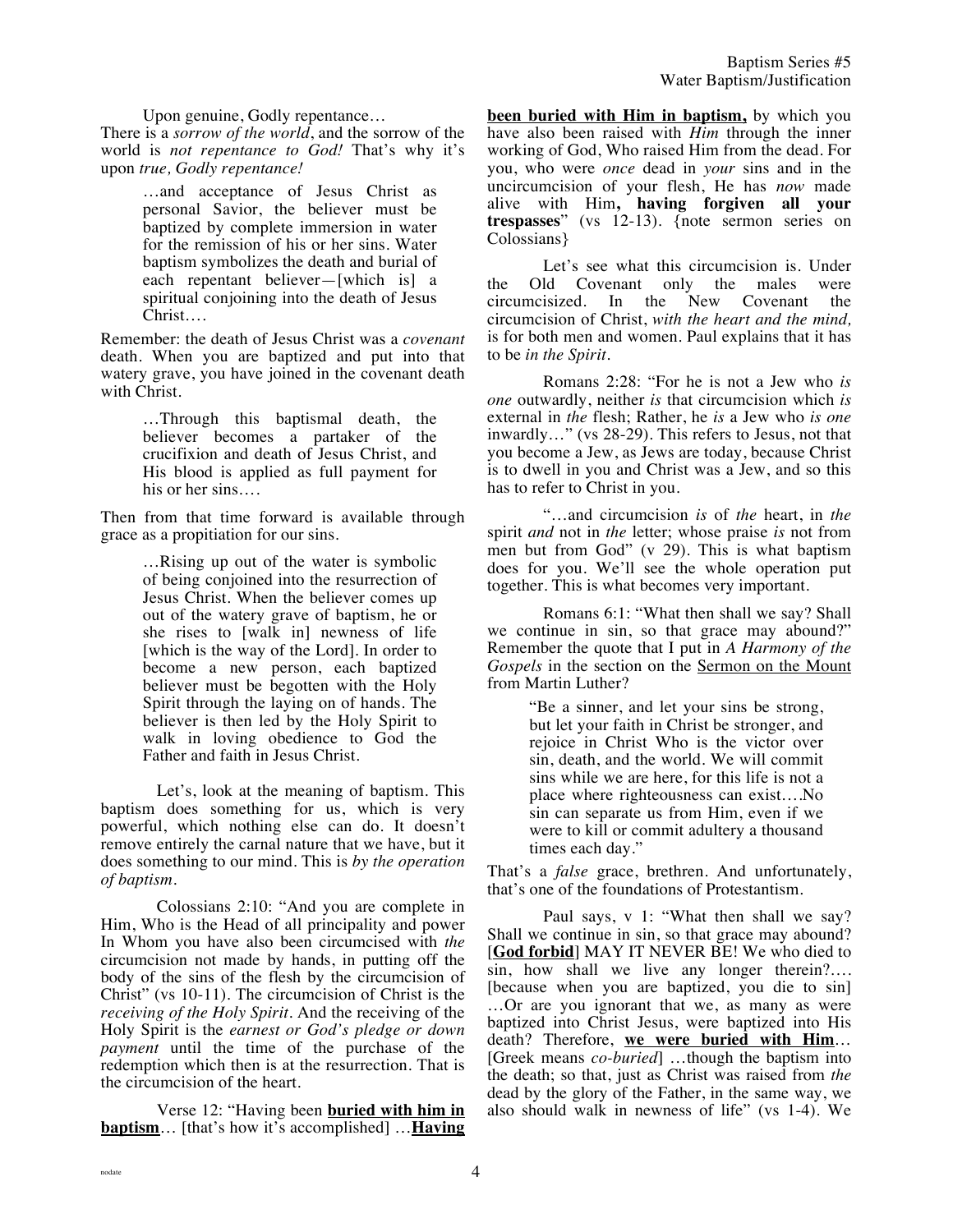don't walk as the world walks; we don't talk as the world talks,

Verse 5: "For if we have been conjoined together in the likeness of His death, so also shall we be *in the likeness* of *His* resurrection."

In reading that, how could anyone believe that people go to heaven when they die? Yet, you can go to funerals and hear ministers say, 'Well, you know Aunt Mary's looking down on us right now from heaven.' I remember the two Protestant ministers that were on Larry King Live after the 9/11 event, and Larry King said, 'What about the young children that died in that?' The Protestant said, 'Instant heaven, instant heaven!'

Well, we know the Truth of what is called and shown in the book of Revelation, which is the second resurrection. *It is the resurrection!* Christ made it very clear: 'No one has ascended unto heaven except the Son of man who came down from heaven.' But when they reject the resurrection, they have to substitute going to heaven, which is a lie, in order to justify what they're teaching.

"…be *in the likeness* of *His* resurrection…. [That's a promise! That's our hope!] …Knowing this, that our old man was co-crucified with *Him* in order that the body of sin **might be destroyed**… [showing that it's a process] …so that we might no longer **be enslaved to sin**… [not serve sin] …because the one who has died *to sin…* [through baptism] …has been **justified from sin**" (vs 5-7). You are justified from sin. Being *freed* from sin gives the connotation that you shall never sin again after that, which is not true. You're *justified* from sins, being past sins.

Verse 8: "Now, if we died together with Christ, we believe that we shall also live with Him, Knowing that Christ, having been raised from *the* dead, dies no more; death no longer has any dominion over Him. For when He died, He died unto sin once for all; but in that He lives, He lives unto God. In the same way also… [exactly in the same manner] …you should indeed reckon… [figure, calculate, base your life on this] …reckon yourselves to be dead to sin, but alive to God through Christ Jesus our Lord. Therefore, do not let sin rule in your mortal body…" (vs 8-12). It's going to be there to pull you down. It's going to be there to tempt you because you still have human nature. But don't let it rule! Don't let it reign!

"…by obeying it in the lusts thereof. Likewise, do not yield your members as instruments of unrighteousness to sin; rather, yield yourselves to God as those who are alive from *the* dead…" (vs 12- 13).

- showing a process
- showing time
- showing overcoming
- showing growing in grace and knowledge

"…and your members *as* instruments of righteousness to God. For sin shall not rule over you because you are not under law, but under grace" (vs 13-14). If you have the Spirit of God, *sin will not have dominion over you.*

You can just give yourself over to it, that is true. And if you reject God and sin willfully, then you have allowed it to have dominion over you. But it will not have dominion over you if you continually yield to God. That's what it's talking about here. If you are yielding to God and striving for righteousness; if you're going to God and drinking in of His Spirit, of His love, of His grace and all of those things—which build spiritual character—then sin will not have dominion over you.

"…you are not under law, but under grace" (v 14). That is true! You receive the Spirit of God; you are under His grace.

And as we saw in v 1: "...Shall we continue in sin so that grace may abound?"). *NO!* He explains the process here. We are under grace. Grace does not give license to sin.

- grace gives us access to God
- grace gives us the Spirit of God as a gift
- grace gives salvation to us as a gift
- grace gives us repentance, which comes from God—which is a gift
- grace means *gift*

So there we have it. *We are under grace.*

Under the Old Covenant, when they sinned what did they have to do? *They had to offer an offering!* They were under law; *we are not under law,* though we don't reject the commandments and laws of God. That's the hardest one for the Protestants to figure out.

Verse 15: "What then? Shall we sin because we are not under law, but under grace? MAY IT NEVER BE!" He answers the question again. Then he explains it very clearly, and this is the whole process of growing and overcoming:

Verse 16: "Don't you realize that to whom you yield yourselves *as* **servants** to obey, you are servants of the one you obey…" The Greek there is 'doulos' which means *slave.* Ever have a bad habit you've had to overcome. How about smoking? Chewing? Drinking? Gambling? Lottos? They can get a hold of people and just make them *slaves*. They're slaves to it. Well, *we're not to be slaves to sin that we should obey it!*

"…**you are servants of the one you obey**, whether *it is* of sin unto death, or of obedience unto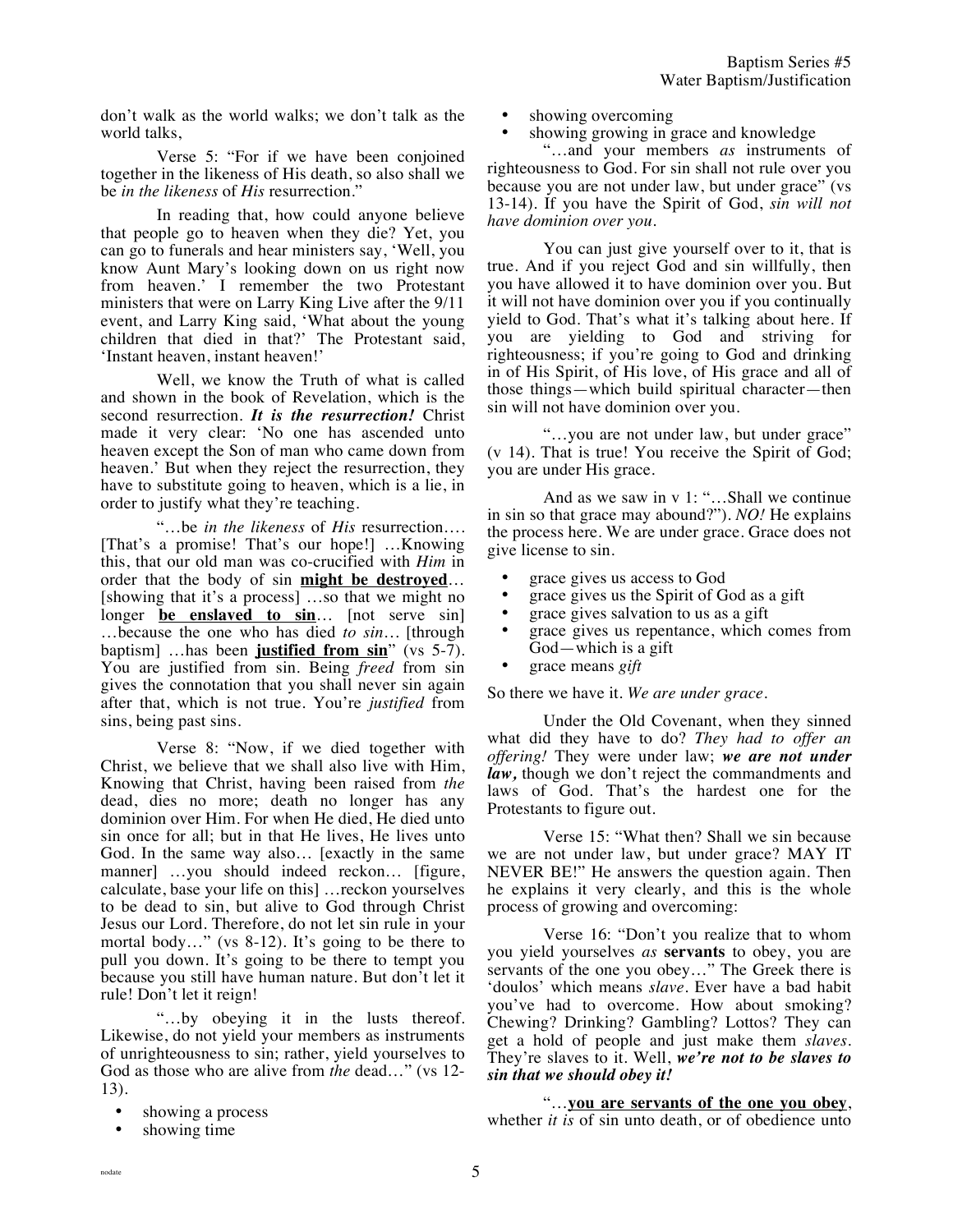righteousness?" If you obey sin unto death, who are you following? *Satan the devil!* "…or of obedience unto righteousness?" Whom are you serving? *God the Father and Jesus Christ!*]

Verse 17: "But thanks *be* to God, that you were *the* servants of sin, but you have obeyed from *the* heart that form of doctrine which was delivered to you; and having been delivered from sin, you became *the* servants of righteousness" (vs 17-18). And becoming *the servants of righteousness,* your whole life then becomes one of:

- loving God
- serving God
- growing in grace and knowledge
- understanding His Word
- and living His way

That's why we are peculiar people on this earth. Those who don't like what God has call us *the followers of a cult*. But the real truth is: *a cult is any substitution for God's way.* What they label us, or others who keep the Sabbath, that's exactly what they are because they don't believe God! Maybe you've never thought of it that way, but that's just the way it works out.

Verse 19: "I speak from a human point of view because of the weakness of your flesh… [ 'the spirit is willing, the flesh is weak'] …for just as you *once* yielded your members in bondage to uncleanness, and to lawlessness unto lawlessness, so now yield your members in bondage to righteousness unto sanctification. For when you were *the* servants of sin, you were free from righteousness. Therefore, what fruit did you have then in the *things* of which you are now ashamed? For the end result of those things *is* death. But now *that* you have been delivered from sin and have become servants of God, you have your fruit unto sanctification, and the end result *is* eternal life. For the wages of sin *is* death, but the gift of God *is* eternal life through Christ Jesus our Lord.**"** (vs 19- 23).

That's the whole process. There it gives the whole meaning of repentance and baptism and the operation of the Holy Spirit of God in your life after baptism. It's a completely different understanding than most people who profess Christianity in the world. When you truly understand the Scriptures, for what the Scriptures say, it gives you a far different story than picking and choosing different Scriptures and giving personal interpretations upon it, and then claiming that Christ has done away with the Law so you have liberty and grace to do anything you want to. *That's the meaning of baptism!*

(go to the next track)

#### **Justification:**

Now we come to the section in the *Belief's* booklet on *justification*. Right next to the word *justification* put an equal sign (=)—equals 'right standing with God through Jesus Christ,' as the Bible defines it. We need to understand this: 'every way of a man is right in his own eyes,' or *just* in his own eyes. Even some of the most despicable crimes committed, even the 9/11 crimes, were justified by the name of *Allah!* Human beings cannot operate unless they *justify*. That's what the deceptiveness of human nature does. God also has a *justification*, which is profound and very important because it puts you in *right standing with God.* Notice the sequence of how these have come: you have

- repentance
- water baptism
- justification

—because those are the steps of the operation that God has. Now, I'll read from the *Belief's* booklet here:

> Justification: Justification is freely granted to the called and repentant believer by God the Father through the sacrifice of Jesus Christ. Justification takes place when the believer's sins are removed by the blood of Jesus Christ and he or she is put into right standing with God the Father. In order to receive God's gift of justification, a person must repent toward God, believe in the sacrifice and blood of Jesus Christ for the remission of sins, and be baptized by [water] immersion. The believer is then cleansed from sin and is without condemnation, placing him or her in right standing with God the Father. This state of justification is called the 'gift of righteousness' because God the Father freely imputes the righteousness of Jesus Christ to the believer. (*Beliefs of the Christian Biblical Church of God,* p16).

Why is this so confusing in 'religious' circles in the world? *Because it is!* They like to be justified for their past sins so they can continue in their sins. They don't exactly put it that way, but that's the sum of it. Let's look at a couple of Scriptures here and see if we can untangle it.

Romans 2:13: "Because the hearers of the law *are* not just before God, but the doers of the law shall be justified." Showing that upon repentance you have to keep the laws and commandments of God. In other words, if a person is not willing to obey God, he is not going to be *justified*, it's that simple; cannot be put in right standing with God.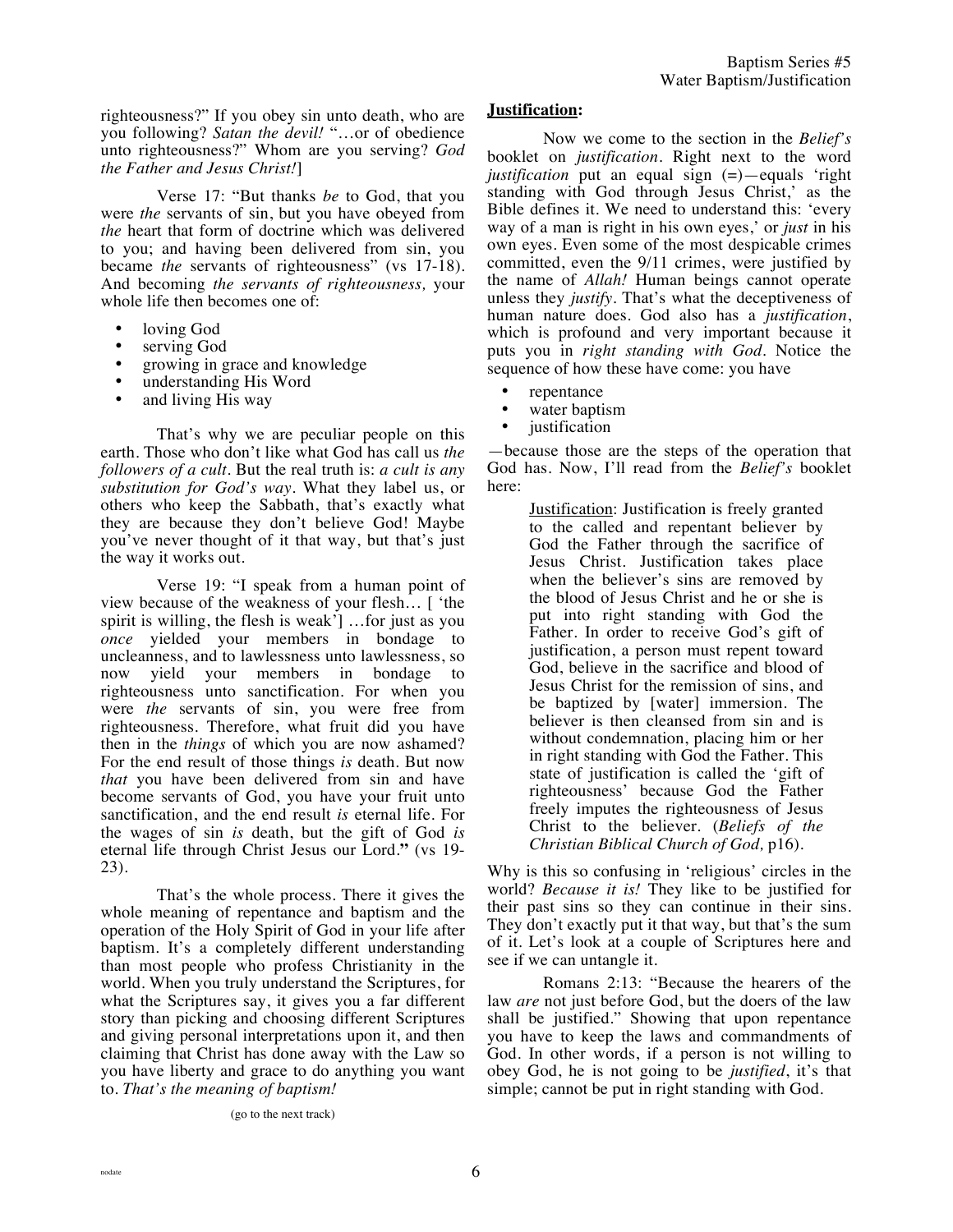Now, let's look at another Scripture which has thrown Protestantism into a complete utter disaster—and that's why it's going to die. You know Protestantism is dying, you know that—don't you?

We come to a very tricky verse, and I think we can unlock the trickiness of this verse, Rom. 10:4. In one of my travels I turned on the TV and I saw Copeland's son preaching—first time I ever saw him preach. He started right out there in:

Romans 10:4[transcriber's correction]: "For Christ *is the* end *of works* of law for righteousness to everyone who believes" BAM! All the Law of God is done away. Christ ended the law, there's nothing more to be kept.

- Do you think it's possible to take that one verse and throw out all the rest of the Bible?
- Do you think it's possible to *end* law?

Try ending the law of gravity. Can't do it!

• Would Christ, Who is the Lawgiver, be the end of all law?

That's what they assume. Let's find out what it's talking about because this has great deal to do with *justification*. Remember, men made the chapter breaks; it flows right through otherwise.

Romans 9:30: "What then shall we say? That *the* Gentiles, who did not follow after righteousness, have attained righteousness, even *the* righteousness that *is* by faith."

- by believing in God
- by being baptized
- by receiving the Holy Spirit
- by walking in newness of life

Verse 31: "But Israel, although they followed after a law of righteousness, did not attain to a law of righteousness. Why?.… [How did that happen? *Just like the Pharisee and the publican!*] …Because *they did* not *seek it* by faith, but **by works of law**…." (vs 31-32). In every case in the book of Romans—with the exception of Rom. 2:14, '**the** works of **the** law'—should read: 'works of law.' In the Greek the definite article is not there, and with the definite article not being there it has a different meaning altogether. *By works of law!*

"…for they stumbled at the Stone of stumbling, exactly as it is written: 'Behold, I place in Sion a Stone of stumbling and a Rock of offense, but everyone who believes in Him shall not be ashamed'" (vs 32-33).

Romans 10:1: "Brethren, the earnest desire of my heart and my supplication to God for Israel is for salvation. For I testify of them that they have a zeal for God… [There are a lot of people that have zeal for God] …**but not according to knowledge**" (vs 1- 2). That's why I recommended that you read the book, *Code of Jewish Law.* Because, if you haven't read *Code of Jewish Law* you do not understand what he's talking about. The Jews have laws for everything to justify them to Judaism. *That does not justify them to God!* And they are all 'works of law.' So they have a "…zeal for God, but not according to knowledge."

Verse 3: "For they, being ignorant of the righteousness *that* comes from God, and seeking to establish their own righteousness, have not submitted to the righteousness of God."

How do people today establish their own righteousness if they're not a Jew? Well, the Catholics have established theirs, they have:

- eliminated the Sabbath and proclaimed Sunday as the day of worship
- confess your sins to the priest
- partake of the seven sacraments
- obey the hierarchy of the Roman Catholic Church

That's *their own* righteousness. *It's not the righteousness of God!* Protestants, likewise following in their footsteps, do the same thing. They're not submitting to the righteousness of God. They have a 'zeal' for God, but 'not according to knowledge.' And being ignorant of God's way, they go about to establish *their own* righteousness.

Whenever you find that any time anyone does away with any of the laws and commandments of God—which we are to keep—they always come up with *their own* devices, which is *their own* righteousness. It always happens! Some people don't like the Sabbath so they keep Sunday. They don't like the Holy Days, so they have Christmas, Easter, New Years, etc. That's *their own* righteousness**.**

Some people don't believe in tithes and offerings so they have pledges. Well, that's a substitute system. That's *their own* righteousness. God has the best way through tithes and offerings. Same way with clean and unclean foods. 'Oh, well, that's not for us today.' Listen, don't you think they could cook pork well done way back when? *Yes!*  The truth is you can cook pork well done and you look under a microscope and you still see the trichinosis in it. God had a reason for that.

Now we're ready for v 3: "…have not submitted to the righteousness of God." What were they seeking? *Their own righteousness!* How were they doing it? *By works of law!*

We can understand v 4 very clearly, because v 4 cannot be taken out of context with what is there: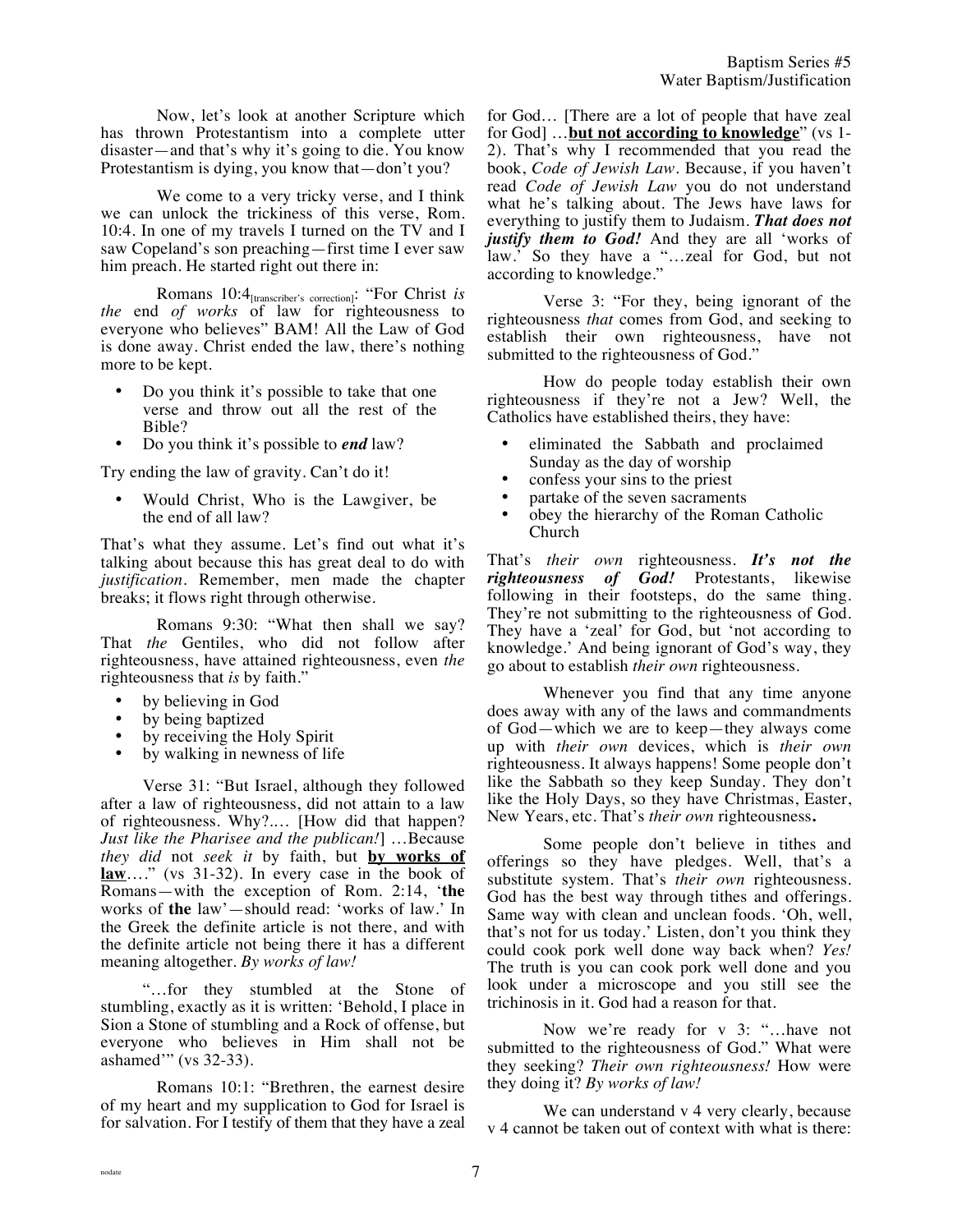"For Christ *is the* end *of works* of law for righteousness to everyone who believes." It's talking about *works* of law. It's not talking about *all* the laws of God. As Paul said, 'God forbid!' Shall you murder and say 'God, I have license.' So, you bow down to an idol and say, 'This is my god, like the Dalai Lama. I like to call him the 'deli-lama.' He points to this little statue in an interview and says, 'That's my boss.' *No!* Christ is 'the end of the works of law for righteousness to everyone that believes' and that is the context. That's what it means.

Verse 5: "For Moses wrote *concerning* the righteousness that *comes through* the law, 'The man who has practiced those things shall live by them." That is true, but there's another profound thing which you can read in *The Christian Passover* book, that under Moses *they were justified in the flesh*, to the temple, because they did not have the Holy Spirit of God.

God does not give salvation to some people one way and salvation to other people another way. *He gives it to all people the same way.* That's why when you understand about the second resurrection; those who have not been called now will have the second physical life for a first opportunity *because they never had it while they lived, because God*  didn't call them. God is fair! You've got to have fairness—*God is fair!* Better way of putting it: *God is righteous and God is just!*

Rom. 10:4 has absolutely nothing to do with the termination of the laws and commandments of God. *It terminates the works of law of sacrifices and rituals*—that's what it terminates.

Let's come back to Rom. 3 and let's look at another difficult verse—and this really blew me away when I first read it; I couldn't understand it. This is where they get all confused. Let's see if we can eliminate some of that confusion today.

Romans 3:20: "Therefore, by works of law there shall no flesh be justified before Him…" When I first read that I said, 'What am I doing keeping the commandments of God?' That was a stumper for me. Then I went on:

"…for through *the* Law *is the* knowledge of sin" (v 20). I understood that 'sin is the transgression of the law.' I understood that. This next verse I didn't understand either:

Verse 21: "But now, *the* righteousness of God *that is* separate from law has been revealed…" I thought: How can you have righteousness without the Law? Because you read that and you think that is the absence of law. Does it mean the absence of law? *or* Does the Greek mean something else?

"…being witnessed by the Law and the Prophets" (v 21).

Those two verses seem, in the *King James,* very contradictory and reasoning in a circle and hard to understand. However, if you understand concerning *works of law*, v 20 "Therefore by works of law… [ah-ha, the sacrifices and rituals] …there shall no flesh be justified before Him..." Why? *Because there's no repentance, there is no baptism!*

"…for through *the* law *is the* knowledge of sin" (v 20). All the laws and commandments of God tell us what is righteous, and breaking that is sin. All of the rituals and animal sacrifices was a reminder of sin, year-by-year, as the Apostle Paul says:

Verse 21: "But now, *the* righteousness of God…"—which is right standing with God in heaven above—*separate,* not 'without'; not the absence of, but *separate* from the law.

"…*that is* separate from law has been revealed, being witnessed by the Law and the Prophets" (v 21).

- How did the sacrifice of Christ come?
- By law or by grace? *By grace!*
- Is that separate from the Law and the Prophets? *Yes!*

Even though they witness to it. It is a separate operation. It is a special separate spiritual operation that God does.

For example: If a person commits murder and then escapes. You can probably see some of these documentaries on television. There was an account of one man who escaped, wasn't arrested. He went to Colorado and he lived an exemplary life. And lo and behold, twenty years later when they had the *Most Wanted* on television; had his picture, someone recognized him and turned him in. Now then, just suppose he came before the judge and said, 'Judge, look, I want you to overlook this murder, because after all I've lived a good life for twenty years.' Did his living a good life for twenty years make right the murder that he committed? *NO!* The truth is, *no law justifies you—*period! And in keeping the laws and commandments of God *you are not seeking justification*; you are living in obedience, and that is a different operation.

That's why it says, Romans 2:13: "Because the hearers of the law *are* not just before God, but the doers of the law shall be justified." You can't be living in a state of sin when you're justified, *you must repent* and *change your ways*, then you are not living in a state of sin. *Then* the blood of Christ is applied to your life and you are justified. Law cannot justify you.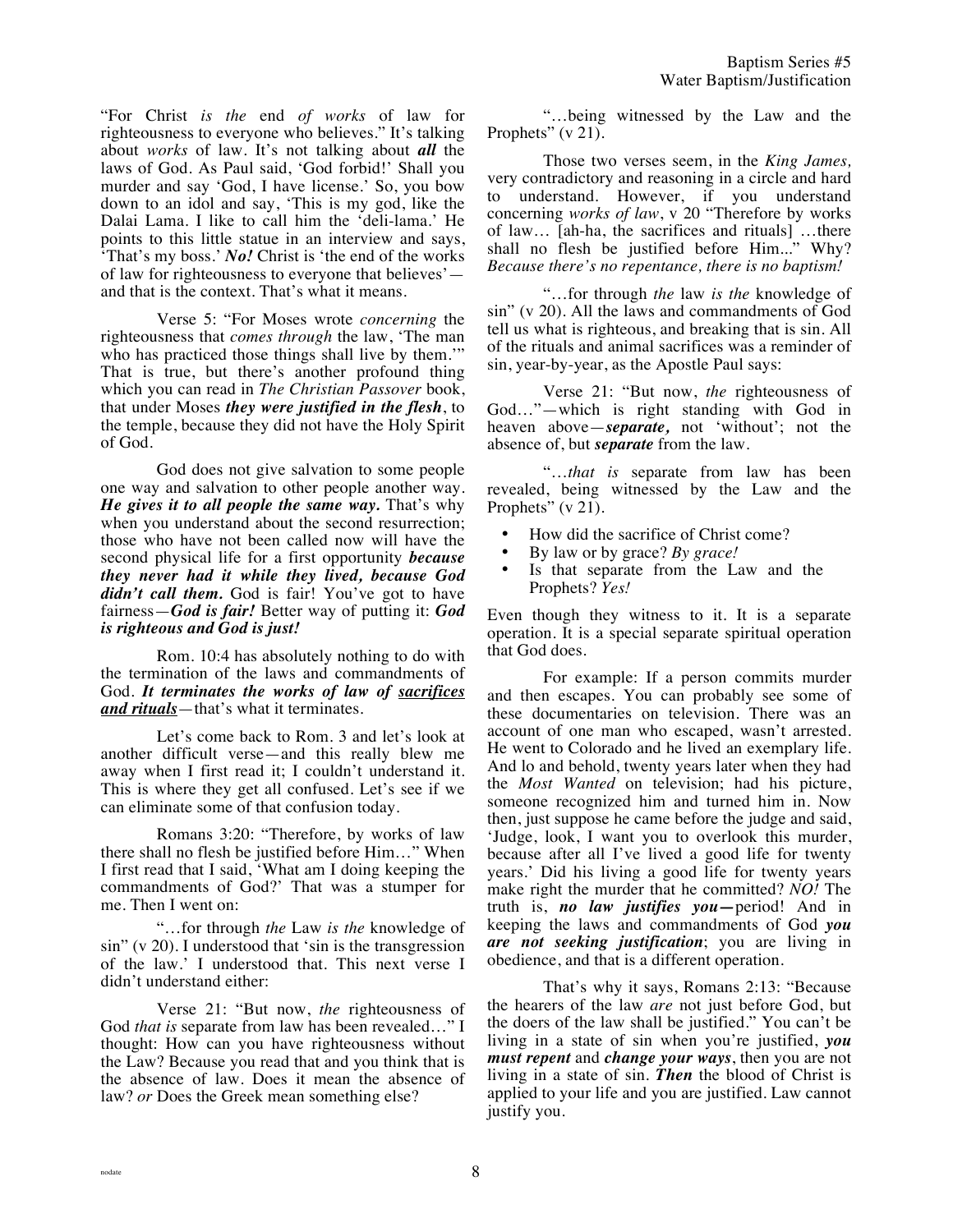Let's use another example: Suppose you didn't keep any day Holy or suppose you are a Sunday-keeper for years and years, and all of a sudden you find out about the Sabbath. So, you start keeping the Sabbath. That's a good step. Now, suppose you never go any further, you never repent, you're never baptized, you never follow through on it and it comes time for the resurrection and God says you're still a sinner. But he says, 'Well, I've been keeping the Sabbath. When I found out about it, I kept it.' And God says, 'All your Sabbathkeeping previously, when you were breaking it, was required and all your Sabbath-keeping that you've been doing since then *does not undo* the sin which happened previously.'

When people say that we are seeking to be justified by Sabbath-keeping, they are incorrect; because we are only justified by the sacrifice of Christ. *And nothing, brethren, can replace the sacrifice of Christ to forgive your sins—period—*

- No law!
- No person!
- No sacrifice!

—can do that whatsoever. When I say *sacrifice*, I mean *animal* sacrifice.

How is it done? Romans 3:22: "Even *the* righteousness… [which then is *justification*—*being put in right standing with God*] …of God *that is* through *the* faith of Jesus Christ…" You believe what God has said.

- you believe in the sacrifice of Christ
- you believe in the blood of Christ

# and that justifies you. *Nothing else does!*

"…toward all and upon all those who believe; for there is no difference" (v 22). Because even to this day, the Jews say they have the corner on the God-market. 'We're the chosen people,' they say. Well, if you're the chosen people, thank you, I don't want any of that because I don't think you're too chosen being over there in, called today, Israel. You just think about all they've gone through, through the years. They are not the chosen people because they rejected Christ, then God rejected them, and that's just the long and the short of it. They have to repent like everybody else, and they have to accept Jesus Christ.

Verse 23: "For all have sinned, and come short of the glory of God… [everyone has] …*but* are being justified freely by His grace…" (vs 23-24). Not through law-keeping; commandment and lawkeeping is required. That's why the 'doers of the law' shall be justified. The 'hearers' won't. But they do not have the blood of Jesus Christ applied to them because they're not willing to quit sinning.

"…being justified freely by His grace through the redemption that *is* in Christ Jesus …['For all have sinned and come short of the glory of God'] …Whom God has openly manifested *to be* a propitiation… [which is continually atoning, cleansing sacrifice] …through faith in His blood, in order to demonstrate His righteousness, in respect to the remission of sins that are past, Through the forbearance of God…" (vs 24-26).

Let me just clarify one thing here: *All sin is past sin!* What do I mean by that? Sitting here today, have you sinned tomorrow? *No!* Tomorrow hasn't come—has it? How could you sin tomorrow, here today? It's an incongruous statement. When you sin in a moment of time, as soon as you have sinned, it is *past!* That's why it says 'of past sins'—so that you cannot have something like the Catholic Church that has the selling of indulgence for *future* sin. That's in the very Bible they have, which they read out of occasionally.

"…of sins that are past, through the forbearance of God; *yes*, to publicly declare His righteousness in the present time, that He might be just, and the one Who justifies the one who *is* of *the* faith of Jesus. Therefore, where *is* boasting? It is excluded. Through what law? *The law* of works? By no means! Rather, *it is* through a **law of faith**" (vs 25-27) How about that. There's law and faith put together. The 'law of faith,' which means: *this is the rule of belief in God and the law by which now through faith you have your sins forgiven through Christ, rather than works of law of ritual and sacrifices.*

Verse 28: "Consequently, we reckon that a man is justified by faith separate from works of law." It's a separate operation. The way you can always remember it is this: *Nothing can forgive your sins but the sacrifice and blood of Jesus Christ—period!*

Verse 29: "*Is He* the God of the Jews only? *Is He* not also *the God* of *the* Gentiles? YES! *He is* also God of *the* Gentiles, Since *it is* indeed one God Who will justify *the* circumcision by faith, and *the* uncircumcision through faith. Are we, then, abolishing law through faith? MAY IT NEVER BE! Rather, we are establishing law**"** (vs 29-31).

How is that established? *So that you may love God with all your heart, mind, soul and being,* and that you do it from the heart and not do it exteriorly just because it is there in the letter. That is how you are justified to God—*put in right standing with Him*—which is a great blessing and privilege that God has done because He's called you by grace.

*The Great Sovereign of the universe has made you*—upon baptism and receipt of the Holy